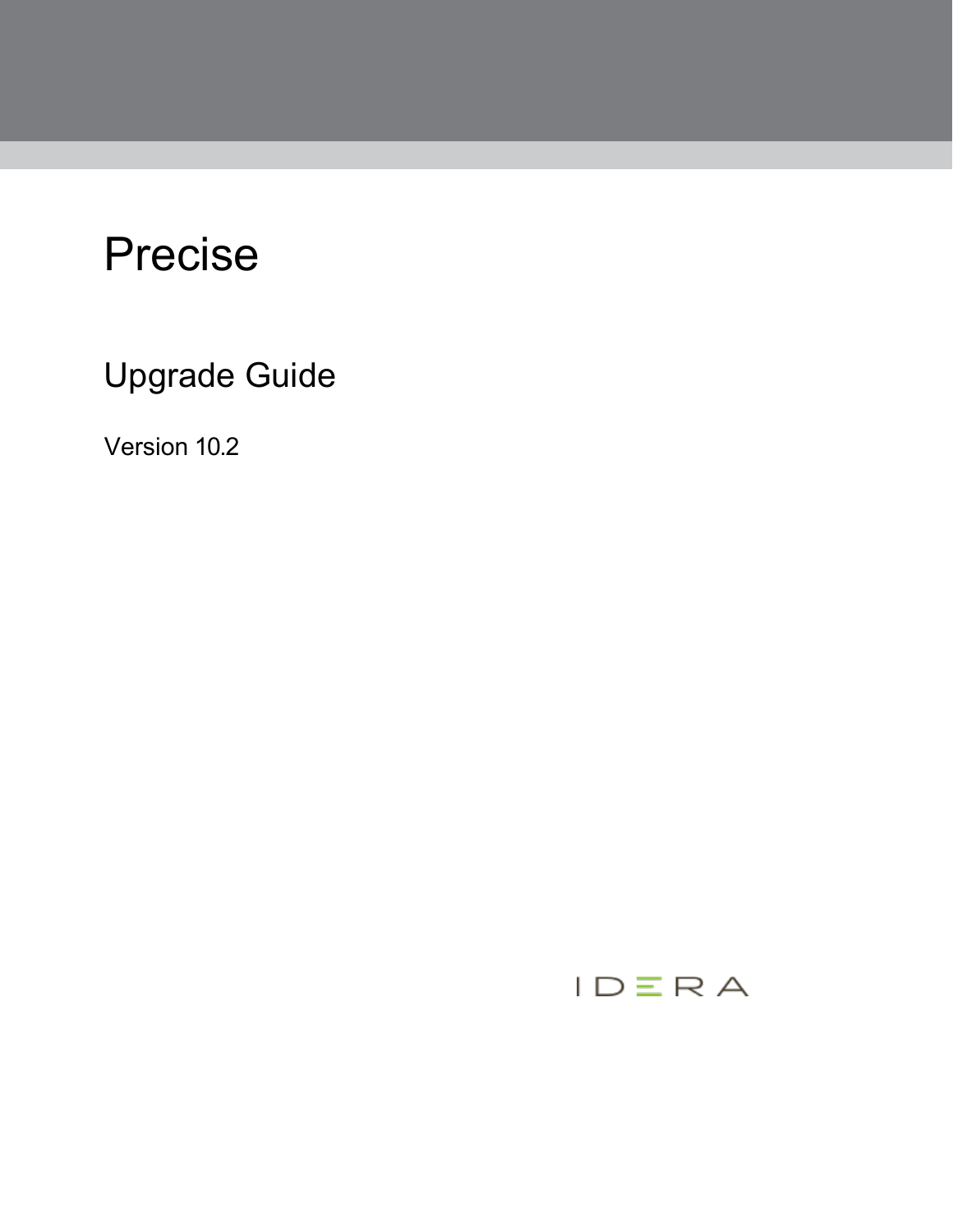Copyright © 2020 Precise Software Solutions, Inc. All rights reserved.

Document release version 1.1

Precise™, Precise Software™, the Precise™ Logo, Precise i<sup>3™</sup>, Precise Indepth™, Precise Insight™, Precise Savvy™, SmarTune™, Performance Warehouse™, Application Service Dashboard™, Precise for Database™, Precise for Applications™, Precise Insight Inquire™, Performance Management Database™, and PMDB™ are trademarks or registered trademarks of Precise Software Solutions, Inc. or its affiliates in the U.S. and other countries. Other names may be trademarks of their respective owners.

The product described in this document is distributed under licenses restricting its use, copying, distribution, decompilation and/or reverse engineering. No part of this document may be reproduced in any form by any means without prior written authorization of Precise Software Solutions, Inc. and its licensors, if any.

Certain third-party software may be distributed, embedded, or bundled with this product or recommended for use in connection with its installation and use. Such third-party software is separately licensed by its copyright holder. The list that includes the names of the copyright and license agreements can be found in the Release Notes document.

THE DOCUMENTATION IS PROVIDED "AS-IS" AND ALL EXPRESS OR IMPLIED CONDITIONS, REPRESENTATIONS AND WARRANTIES, INCLUDING ANY IMPLIED WARRANTY OF MERCHANTABILITY, FITNESS FOR A PARTICULAR PURPOSE OR NON-INFRINGEMENT, ARE DISCLAIMED, EXCEPT TO THE EXTENT THAT SUCH DISCLAIMERS ARE HELD TO BE LEGALLY INVALID. PRECISE SOFTWARE SOLUTIONS, INC. SHALL NOT BE LIABLE FOR INCIDENTAL OR CONSEQUENTIAL DAMAGES IN CONNECTION WITH THE FURNISHING, PERFORMANCE, OR USE OF THIS DOCUMENTATION. THE INFORMATION CONTAINED IN THIS DOCUMENTATION IS SUBJECT TO CHANGE WITHOUT NOTICE.

The Licensed Software and Documentation are deemed to be commercial computer software as defined in FAR 12.212 and subject to restricted rights as defined in FAR Section 52.227-19 "Commercial Computer Software - Restricted Rights" and DFARS 227.7202, "Rights in Commercial Computer Software or Commercial Computer Software Documentation", as applicable, and any successor regulations. Any use, modification, reproduction release, performance, display or disclosure of the Licensed Software and Documentation by the U.S. Government shall be solely in accordance with the terms of this Agreement.

#### **Global Headquarters**

Brookhollow Central III 2950 North Loop Freeway West, Suite 700 Houston, Texas 77092 Phone: +1-877-693-1886 Fax: +1-650-898-1666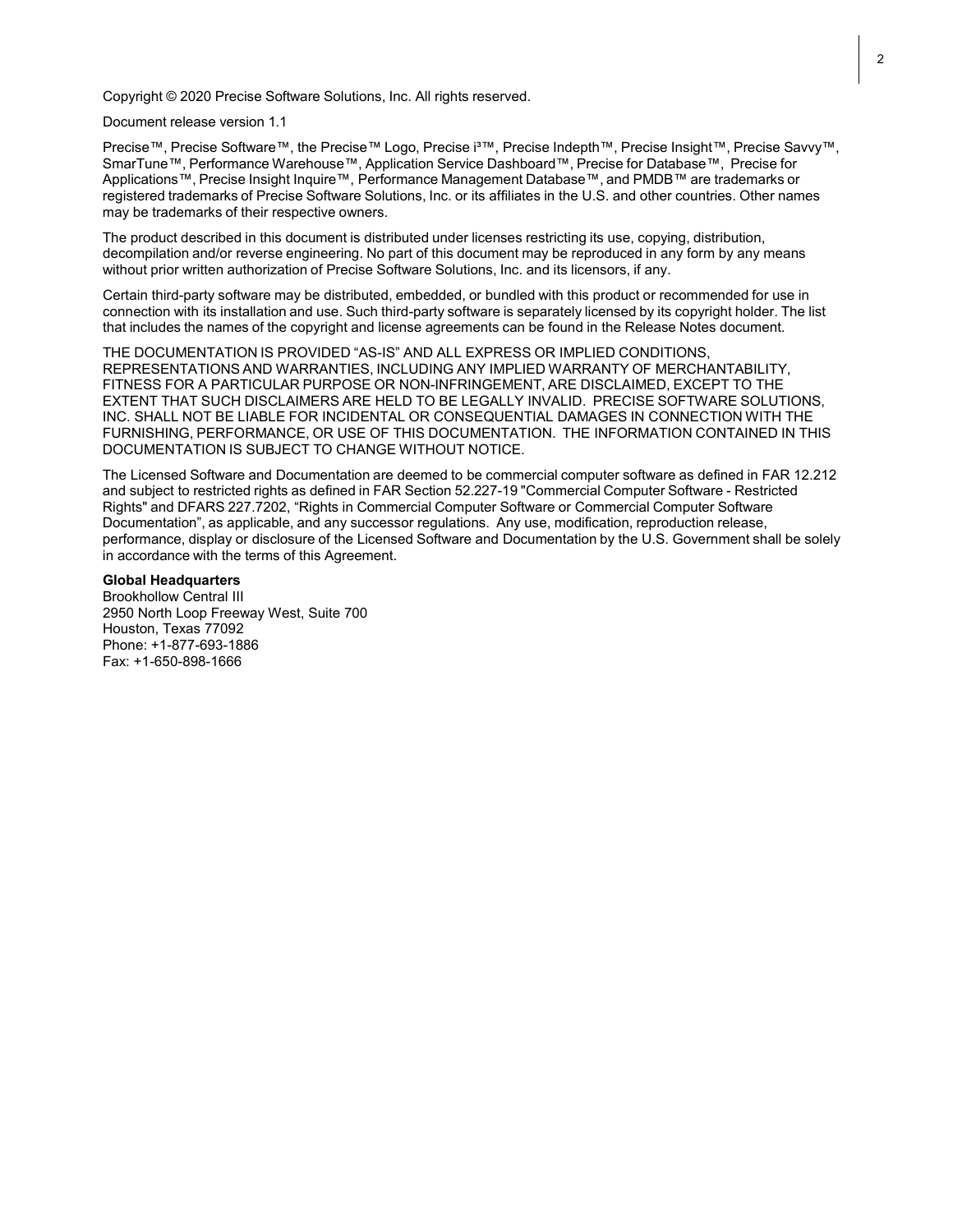## Third-party legal notices

Third-party software may be recommended, distributed, embedded, or bundled with this Precise product. Such thirdparty software is licensed separately by its copyright holder. All third-party copyrights associated with this product are listed in the accompanying release notes.

## Customer Support

For technical assistance, visit our customer portal at<http://www.idera.com/support/productsupport> where you can find an extensive knowledge base, product upgrades and our online community forums. You can also contact our Customer Support Team using our customer portal, or go to <http://www.idera.com/support/productsupport> for a list of our support access numbers in your country.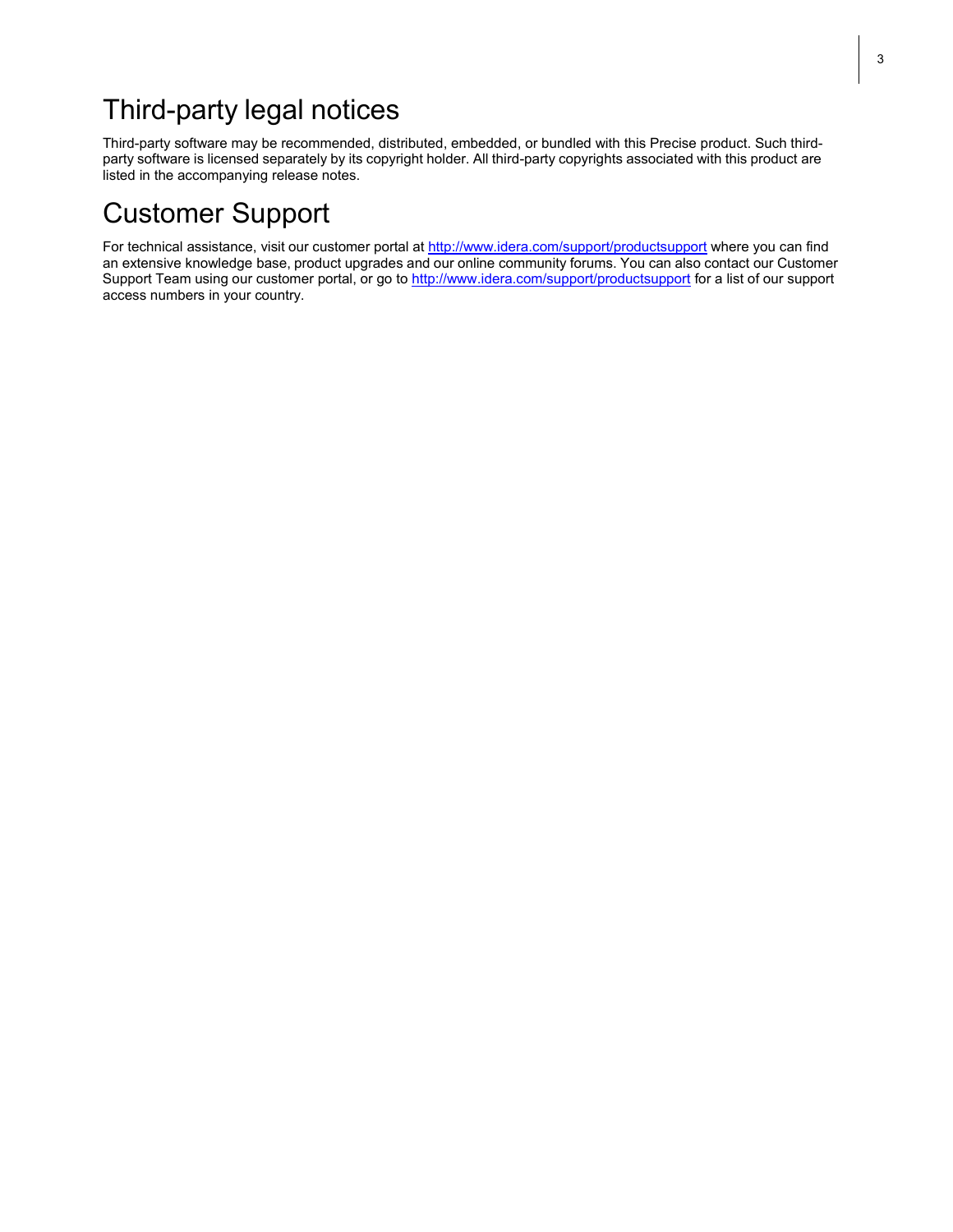# Contents

| An error occurs when running the prepare stage on the Precise FocalPoint server11 |  |
|-----------------------------------------------------------------------------------|--|
| When starting the upgrade, a message appears to uninstall Precise for Tuxedo 11   |  |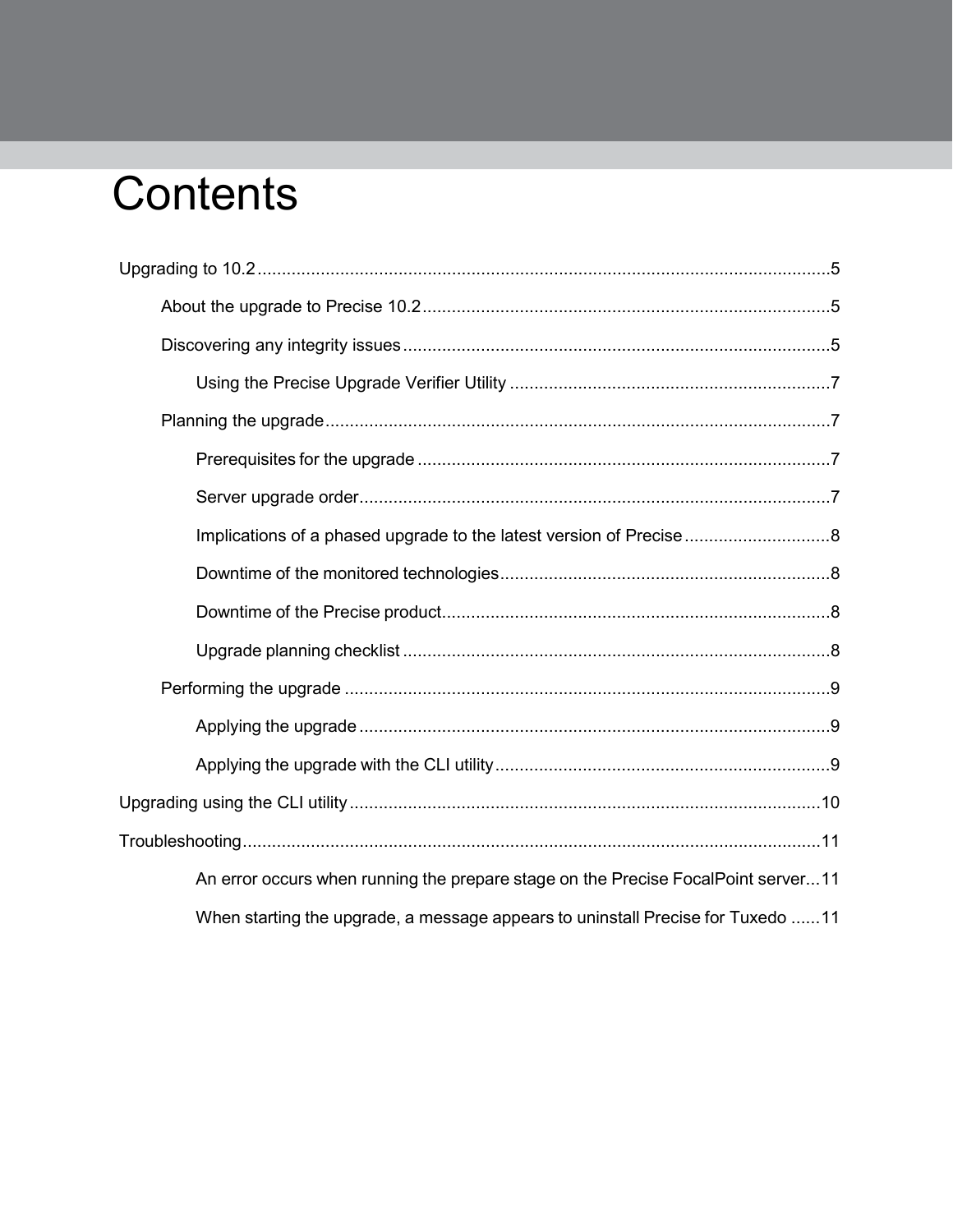# <span id="page-4-0"></span>Upgrading to 10.2

This section includes the following topics:

- [About the upgrade to Precise 10.2](#page-4-1)
- [Discovering any integrity issues](#page-4-2)
- [Planning the upgrade](#page-6-1)
- [Performing the upgrade](#page-8-0)

**NOTE** This document describes the procedure when upgrading to Precise 10.2. You must first upgrade to version 10.1 before attempting to upgrade to the latest version.

Therefore, if you are upgrading from an earlier Precise installation, see the relevant *Upgrade Guide*, or if you are installing Precise 10.2 on a clean system, see instead the *Precise Installation Guide*.

## <span id="page-4-1"></span>About the upgrade to Precise 10.2

Upgrading to Precise 10.2 both upgrades the existing Precise Framework and agents and replaces the previously existing Precise system, while preserving the previously captured monitored data. As a result, the upgrade process involves downtime of the Precise product.

To ensure an efficient and successful upgrade process, verify that you read about and implement the preparations for the upgrade, as they appear in [Planning the upgrade.](#page-6-1)

Once all preparations have been completed, perform the upgrade, as detailed i[n Performing the upgrade.](#page-8-0)

# <span id="page-4-2"></span>Discovering any integrity issues

**NOTE** The upgrade to version 10.2 can be done only from version 10.1.

The version Upgrade Verifier Utility is a standalone that should be run prior to the upgrade to the latest version of Precise. The utility will check, fix (when possible) and report on integrity issues in the Precise infrastructure. By running and following its recommendations, it will reduce the chances for integrity issues when performing the upgrade to the latest version.

The utility performs the following:

- Verifies that Precise FocalPoint is up
- Connects to Performance Warehouse and all Oracle instances connection pools and warns in case of problem
- Removes all 'dangling' lines from INFRA DB:
	- o Checks that an AppTier is connected to environment
	- o Checks that an instance is connected to AppTier
	- o Checks that an instance is connected to server
	- o Checks that an installation is connected to server
	- o Checks that an installation-instance connection is valid
	- o Checks that an instance dependency connection is valid
	- o Checks that an instance SLA is connected to instance
	- o Checks that downtime calendar is connected to downtime rule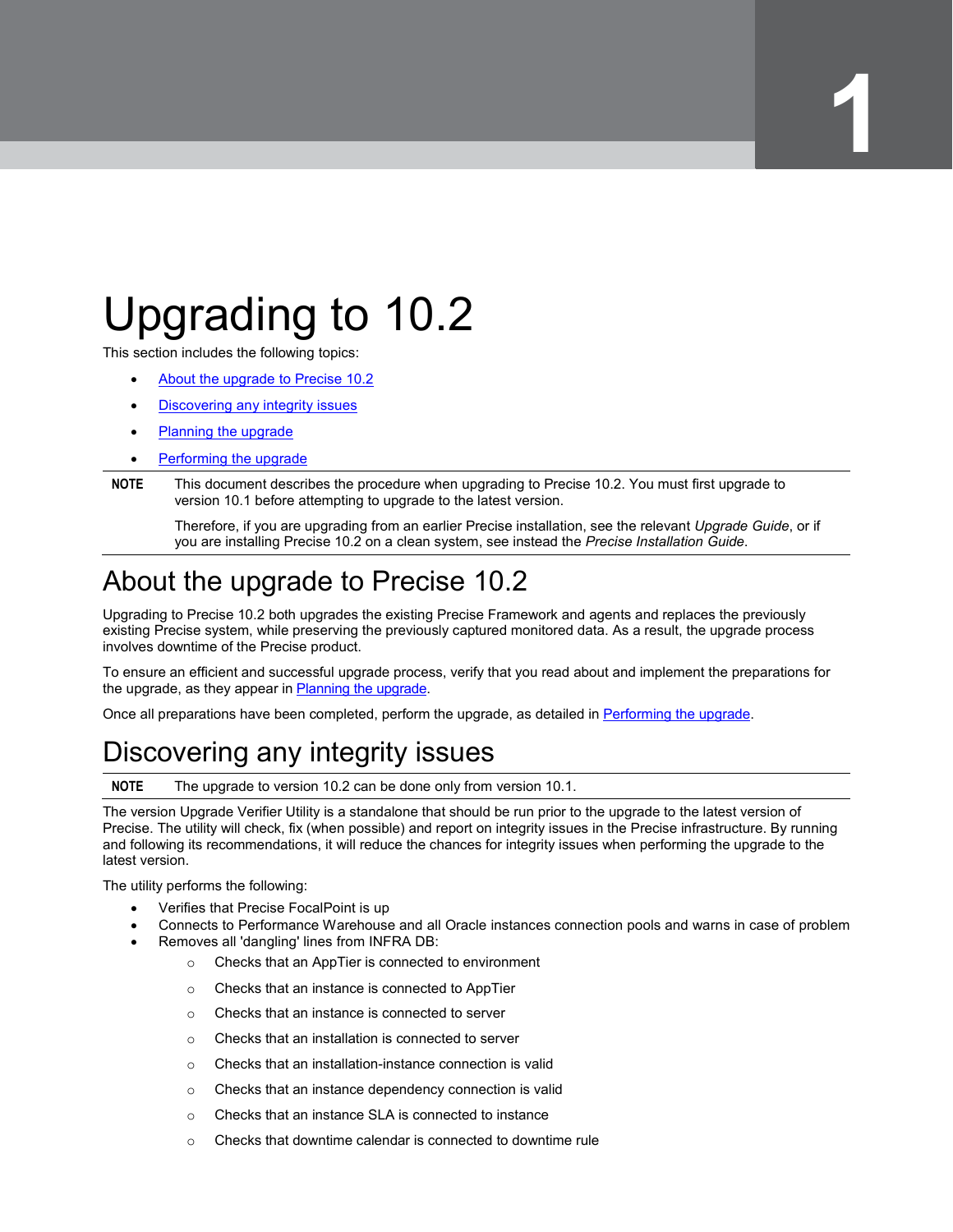- Warns about 'dangling' instances ones without a server or without an apptier
- Warns in case any Precise Listener is down
- Warns in case invalid registry file (such as 'Copy of', or not matching file name to XML) is located
- Check that all framework FocalPoints are on the same server
- Checks for unsupported instances
- Checks there are no pending action items
- Checks for sufficient disk space
	- o On Precise FocalPoint machine: 3GB required disk space
	- o On any other Precise listener: 1GB required disk space
- Check for de-supported instances:
	- o WEB SAP ABAP instance
	- o Instances monitored using Web Client Collector
	- o Microsoft .Net SQL Server monitoring
	- o Oracle version is 9 and below
- Check for de-supported installation:
	- o Web static instrumentation
- Monitor view permissions using AppTier, instance or technology scopes are no longer supported. Instead, upgrade the role to use environment scope.
- Proxy relay can't be used during the upgrade process.
- Backs up all action items
- Checks for antiviruses that may cause for locked files errors
- Checks patches that are required for pre/post upgrade
- Checks if the PMDB tablespace folder specified in the registry exists (only for Oracle based PMDB)
- Checks if <hsql-upgraded> tag exists in pools.xml. If it does, remove it
- Checks for uninstalled ddml files under <Precise root>/products/dbms/files/tables\_definition/ and renames any relevant file to \*.uninstall
- Checking .NET version on Windows servers
- Checking for missing column (TPTN\_SHORTST\_RESPONSE\_TIME\_MIN) in tablesPW\_TPTN\_TRAN\_STATS\_B and PW\_TPTN\_USERS\_STATS\_B and adding it if necessary
- Checking for federation dependency
- Checking for Custom Alerts in federation

This utility should be executed and its recommendations should be handled prior to starting the upgrade to the most recent version.

Trying to upgrade prior to successful completion of this utility will fail.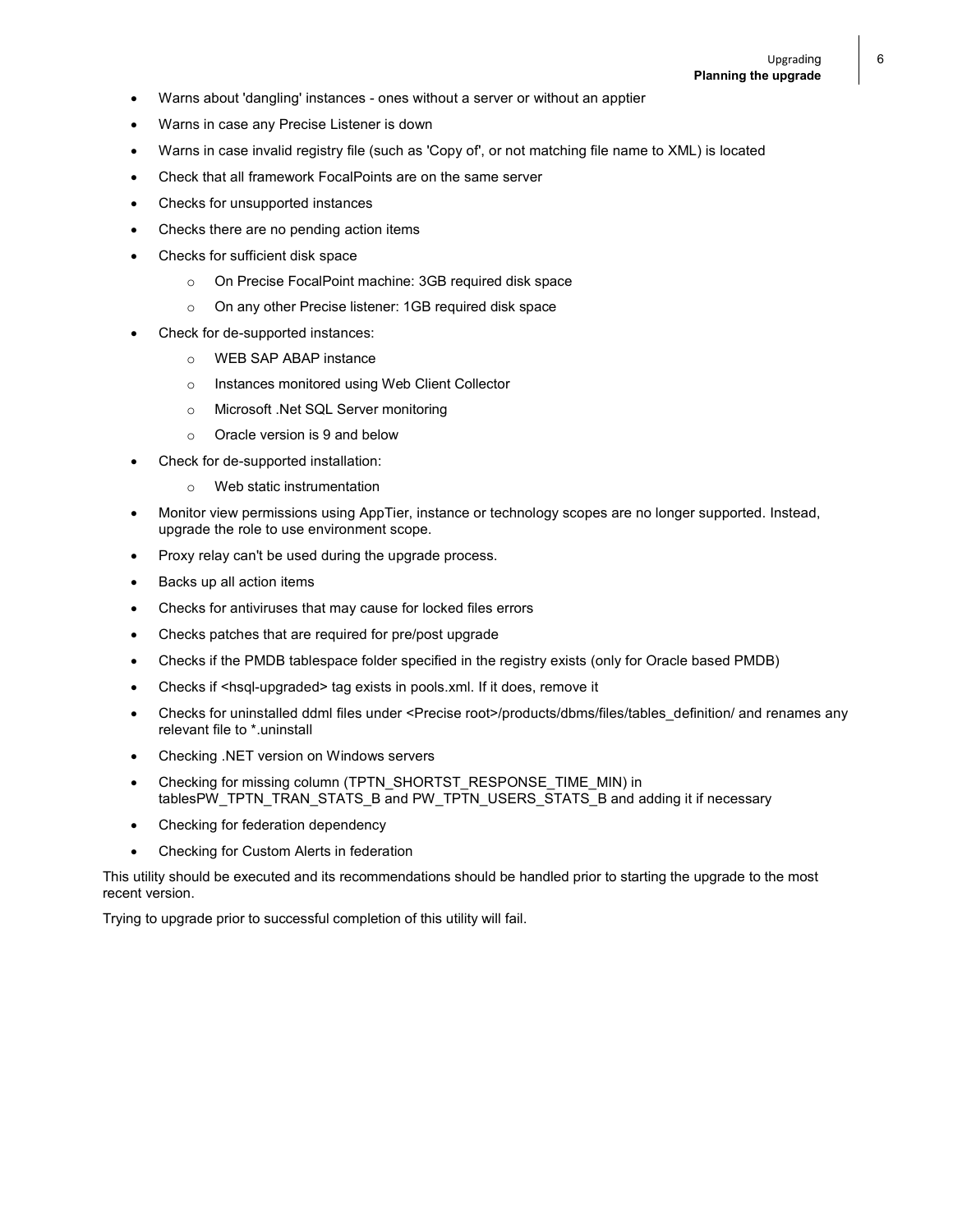### <span id="page-6-0"></span>Using the Precise Upgrade Verifier Utility

- 1. Download the utility.
- 2. Place **UpgradeTo10xxVerifier-<***latest date***>.zip** in the Precise root directory on the MAIN Precise FocalPoint server.
- 3. Extract/unzip the **UpgradeTo10xxVerifier-<latest date>.zip** file into the Precise root directory or extract the files, then move them to the Precise root directory.
- 4. Execute the verifier:

**Windows** (Rename UpgradeTo10xxVerifier.bat.txt to UpgradeTo10xxVerifier.bat) *UpgradeTo10xxVerifier.bat*

**UNIX** (Make sure the UpgradeTo10xxVerifier.sh has 'execute' permissions) *./UpgradeTo10xxVerifier.sh*

**NOTE** Log file with the output of the utility will be written to: <*Precise root*>\logs\infra.pre\_upgrade\_sanity.out.

## <span id="page-6-1"></span>Planning the upgrade

The upgrade process should be planned in advance, to ensure both the full benefit from your current system and adherence to your schedules and needs.

To ensure a quick and efficient upgrade, it is necessary to consider the following criteria before beginning the procedure:

- [Prerequisites for the upgrade](#page-6-2)
- [The order of the servers upgrade](#page-6-3)
- [Downtime of the monitored technologies](#page-7-4)
- [Downtime of the Precise product](#page-7-2)
- [Upgrade planning checklist](#page-7-3)

#### <span id="page-6-2"></span>Prerequisites for the upgrade

Before planning the upgrade process, verify that:

- All minimum requirements were met as per the *Precise Minimum Requirements for Installation guide.*
- The Precise installation that is going to be upgraded is fully upgraded to the required previous version. If it still has agents that were not yet upgraded to the correct version, complete the upgrade to that version prior to starting to upgrade to the latest version.
- There is free disk space on the servers that have Precise installed, as follows:
	- o 0.5GB on each server with Precise Agents
	- o 2.5 GB on the Precise Framework server
- There is 0.5GB free disk space on the client server that the upgrade will be executed from.
- Ensure that the processes running from the precise directory be excluded from anti-virus checks so that locked file errors are eliminated.

#### <span id="page-6-3"></span>Server upgrade order

Your existing Precise installation typically spans many servers. Because the upgrade is performed per server, you should plan in advance the order in which you will upgrade all servers comprising your existing Precise installation.

If you are not able to upgrade all servers at once, but will upgrade a few servers at a time, take note of the implications described in *Implications of a phased upgrade to the latest version of Precise*.

The order of the server upgrade is:

- First all FocalPoint servers need to be upgraded.
- Then all other servers can be upgraded.

When starting the upgrade, you must select all the FocalPoints servers. You can add additional servers for the upgrade later (once the FocalPoints servers are upgraded), or as part of the FocalPoint upgrade (in this case the server upgrade will start once the FocalPoint servers are completely upgraded).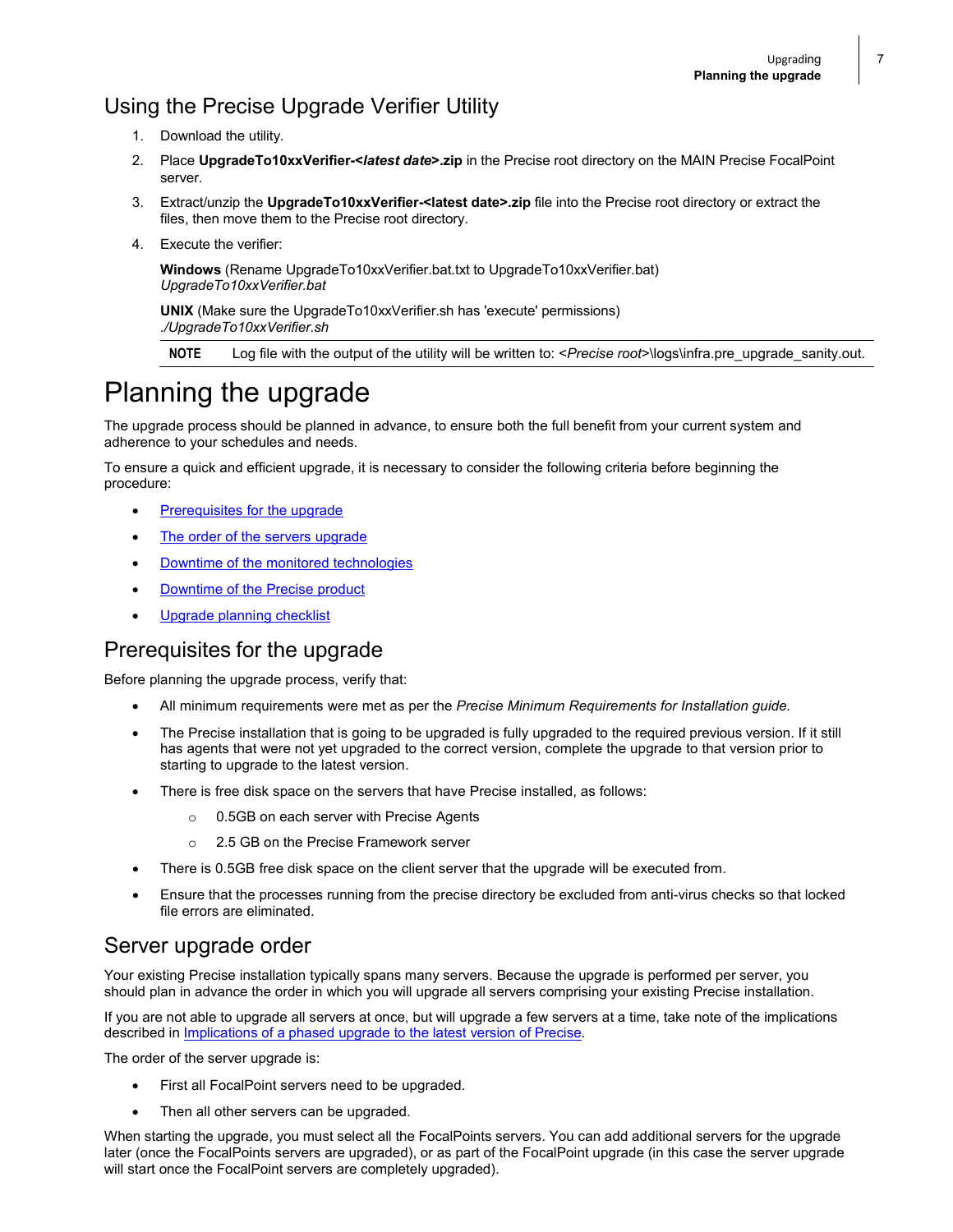### <span id="page-7-0"></span>Implications of a phased upgrade to the latest version of Precise

If you are not upgrading all servers at once, but are upgrading a few servers at a time, the following limitations will apply to your Precise system functionality:

- After an upgrade has started, a server that has not fully completed the upgrade cannot have instances installed, edited, or uninstalled.
- For installed Web and J2EE Clusters, new instances will not be installed until the cluster's servers are upgraded.
- <span id="page-7-4"></span>• If you have created a Template Listener as part of your server's image, new Template Listener installations will fail after the upgrade. You must recreate the Template Listener once the framework upgrade has been completed.

### <span id="page-7-1"></span>Downtime of the monitored technologies

The upgrade process does not require any downtime of the monitored technologies.

### <span id="page-7-2"></span>Downtime of the Precise product

The upgrade process involves downtime of the Precise product itself as described below.

#### **FocalPoints**

When upgrading the servers with the Precise FocalPoints, your installed Precise performance monitoring system will not be in operation. Once the Precise Framework upgrade is complete, Precise will resume all performance monitoring previously provided by previous versions.

The time required for upgrading a server with the Precise FocalPoints may vary depending on the strength of the server with the FocalPoint, the strength of the server where you are using AdminPoint to apply the upgrade, the file transfer speed, the amount of Precise technologies monitored by Precise, and the time it takes to perform post-application action items. In general, upgrading a server with a Precise FocalPoint is estimated at one hour.

Upgrading a server with a FocalPoint will be fastest when application of the upgrade is performed using AdminPoint on the Main node server with the Precise FocalPoint, and the upgrade is located on storage providing good response time to that server.

If you have a federated Precise deployment, then when upgrading the servers with the FocalPoint of the Main node, your entire Precise federated deployment will not be operable for performance monitoring. When upgrading another node's servers with a FocalPoint, only that node will not be operable for performance monitoring.

#### Non-FocalPoint agents

Precise agents will not collect performance data while they are being upgraded. The time it takes to upgrade a server running Precise agents varies depending on the technology type and the amount of Precise agents on that server, as well as the factors described above regarding upgrading the server with the Precise FocalPoints. In general, upgrading a Precise agent's server is estimated at 20 minutes.

## <span id="page-7-3"></span>Upgrade planning checklist

The following checklist can be used to verify that you are ready to start performing the upgrade to the current version of Precise:

- <https://idera.secure.force.com/precise/> was reviewed for a newer version of this document. If there is a newer version, download it and use it instead of this one.
- Minimum requirements for installation were all met prior to upgrading to the latest version.
- The upgrade order of the Precise installation was planned according to [The order of the servers upgrade.](#page-6-3)
- $\Box$  Planning according to [Planning the upgrade](#page-6-1) was completed.
- □ <http://www.idera.com/support/productsupport> was reviewed for product upgrades.
- Downtime has been coordinated for the Precise product.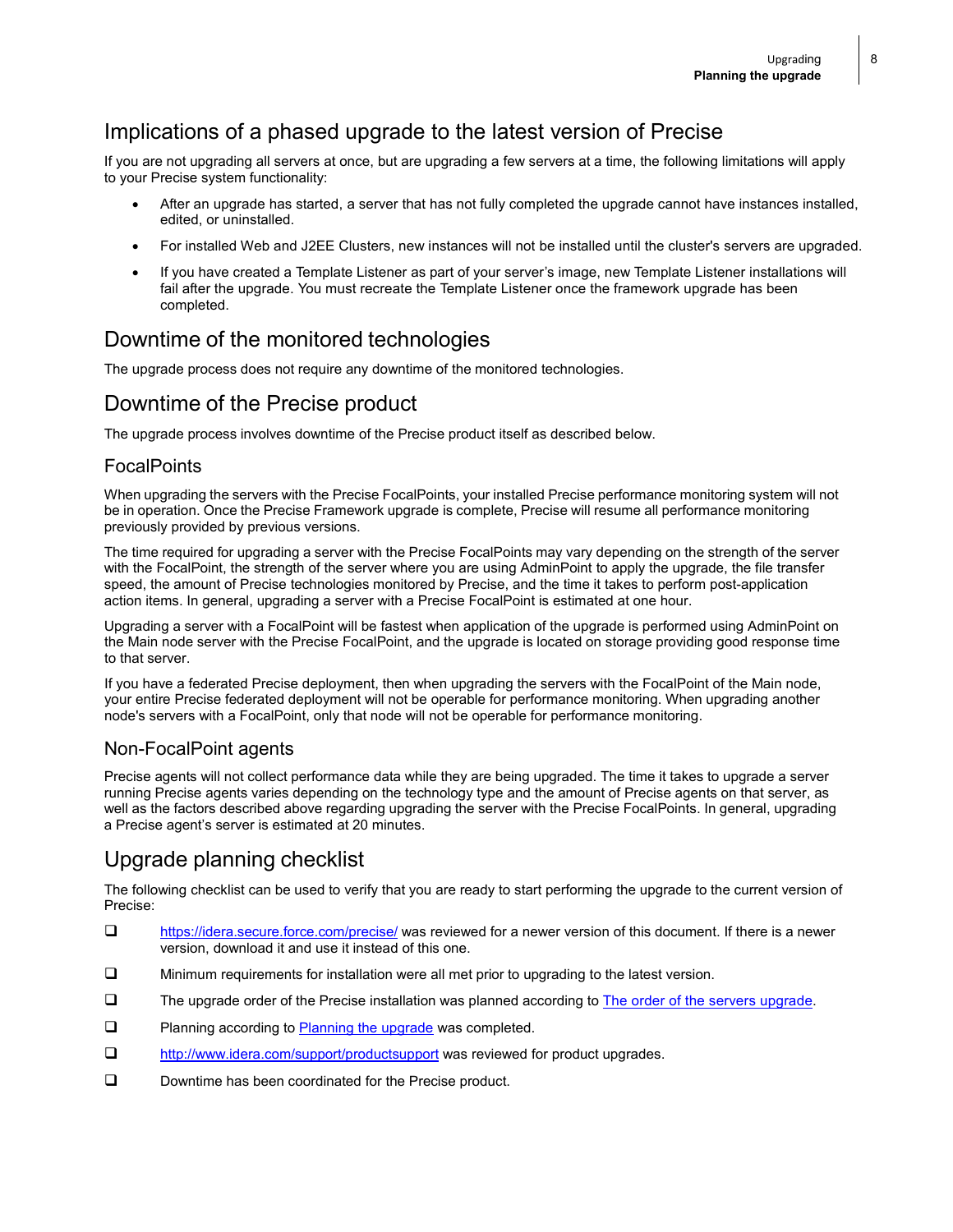# <span id="page-8-0"></span>Performing the upgrade

The upgrade is performed by downloading the latest version of Precise, applying the upgrade on the desired server(s), and performing additional actions that appear in AdminPoint before and after application.

To upgrade to the latest version of Precise

- 1. Verify that all planning and preparations as listed i[n Planning the upgrade](#page-6-1) have been completed.
- 2. Download the latest version of Precise from the Precise Customer Support Portal at [https://idera.secure.force.com/precise/.](https://idera.secure.force.com/precise/)
- 3. Complete the upgrade procedure on the desired server(s). See [Applying the upgrade.](#page-8-2) OR Complete the upgrade procedure on the desired server(s) using the Precise CLI utility. See Applying the [upgrade with the CLI utility.](#page-8-2)
- 4. Verify that your Precise system is working properly. If you experience any problems, see <https://idera.secure.force.com/precise/> or contact Precise Customer Support.

#### <span id="page-8-1"></span>Applying the upgrade

To apply the upgrade on Precise servers

- 1. Go to **AdminPoint>Management>Updates** and select **Apply Upgrades**. The Upgrade Installation wizard opens.
- 2. In the "Select Upgrades" screen, click Add Upgrade and enter the *\*Upgrade to v10.x.x\Upgrade.zip file path from the folder you unzipped the download to, or click the browse button and select the path, then click **OK**. The upgrade will appear in the "Available Upgrades" table.
- 3. Select the V10xx\_UPGRADE from the Available Upgrades table and, using the arrows between the tables, move it to the Upgrades to apply table.
	- **NOTE** Once this step has been successfully completed, the upgrade is saved in the Available Upgrades table. If, after this step has been successfully completed, the application process is restarted or repeated for any reason, skip this step.
- 4. Click **Next**. The Select servers screen will appear. This screen displays all the servers to be upgraded.

**NOTE** By default, all displayed servers will be selected to be upgraded. According to your preparation, as mentioned i[n Server upgrade order,](#page-6-3) you can choose to exclude servers which you do not want to upgrade at this point by clearing their selection.

5. Click **Next**. The upgrade preparation will begin. If there are pre-action items screen (depends on your installation configuration) to be performed, they will appear on your screen. Perform the action items and mark them as done.

**NOTE** At this point, while the Precise FocalPoint is being restarted, an empty screen may appear.

- 6. Once all pre-action items are completed, or if no pre-action items are required, the upgrade will continue automatically. The Applying upgrade screen will appear, displaying a progress bar for the upgrade.
- 7. After the upgrade application is complete, additional steps appear on screen. It is recommended, but not mandatory, to perform each action item shown on screen before progressing to the next step.
- 8. Click **Next**. The "Finish" screen appears, announcing that the application is complete.

## <span id="page-8-2"></span>Applying the upgrade with the CLI utility

The upgrade can also be applied with the CLI utility. Before applying the upgrade using the CLI utility, verify that you follow the planning and preparations mentioned above. To apply the upgrade with the CLI utility, see Upgrading using [the CLI utility.](#page-9-0)

**NOTE** All steps in [Performing the upgrade,](#page-8-0) except for those involving AdminPoint, are also relevant when applying the upgrade with the CLI utility.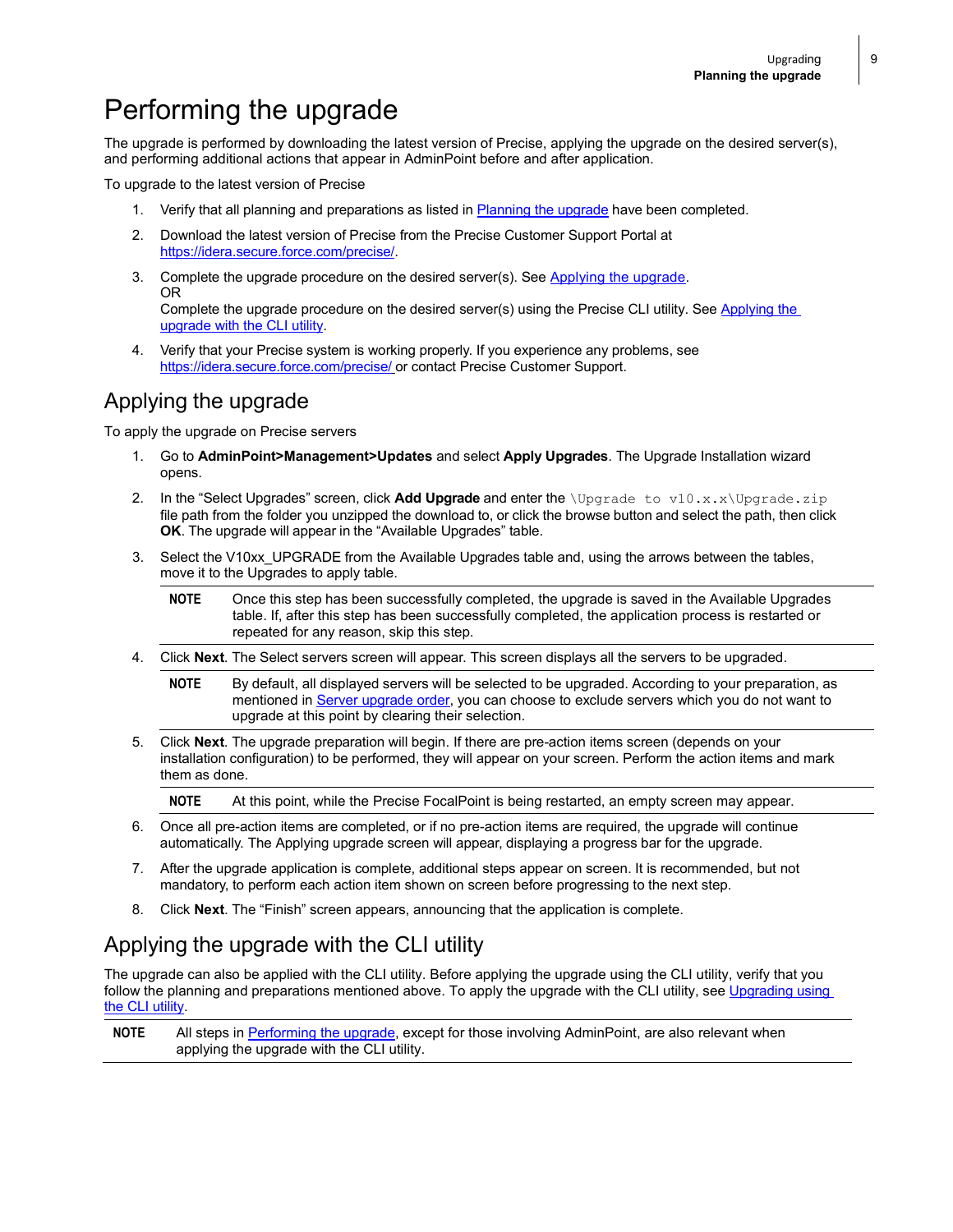# <span id="page-9-0"></span>Upgrading using the CLI utility

To apply the upgrade

| 1. | <b>Windows</b><br><b>UNIX</b> | Run the CLI i3-upgrade-load command to load the upgrade.zip file:<br>infra\bin\psin cli.bat<br>-action i3- upgrade-load<br>-i3-user admin<br>-i3-clear-password admin<br>-zip-file Precise DVD\Upgrade to v10.2\Upgrade.zip<br>./infra/bin/psin cli.sh<br>-action i3- upgrade-load<br>-i3-user admin<br>-i3-clear-password admin<br>-zip-file Precise DVD\Upgrade to v10.2\Upgrade.zip                                                                                   |
|----|-------------------------------|--------------------------------------------------------------------------------------------------------------------------------------------------------------------------------------------------------------------------------------------------------------------------------------------------------------------------------------------------------------------------------------------------------------------------------------------------------------------------|
| 2. | <b>Windows</b><br><b>UNIX</b> | Run the CLI i3- upgrade-prepare command to prepare the upgrade:<br>infra\bin\psin cli.bat<br>-action i3- upgrade-prepare<br>-i3-user admin<br>-i3-clear-password admin<br>-{-servers " <servers>"   -all-servers true}<br/>- upgrades-ids V1010 UPGRADE<br/>./infra/bin/psin_cli.sh<br/>-action i3- upgrade-prepare<br/>-i3-user admin<br/>-i3-clear-password admin<br/>-{-servers "<servers>"   -all-servers true}<br/>- upgrades-ids V1010 UPGRADE</servers></servers> |
| 3. | <b>Windows</b><br><b>UNIX</b> | Run the CLI i3- upgrade-install command to apply the upgrade:<br>infra\bin\psin cli.bat<br>-action i3- upgrade-install<br>-i3-user admin<br>-i3-clear-password admin<br>{-servers " <servers>"   -all-servers true}<br/>- upgrades-ids V1010 UPGRADE<br/>./infra/bin/psin_cli.sh<br/>-action i3- upgrade-install<br/>-i3-user admin<br/>-i3-clear-password admin<br/>{-servers "<servers>"   -all-servers true}<br/>- upgrades-ids V1010 UPGRADE</servers></servers>     |

4. Perform the post- upgrade action items that appear.